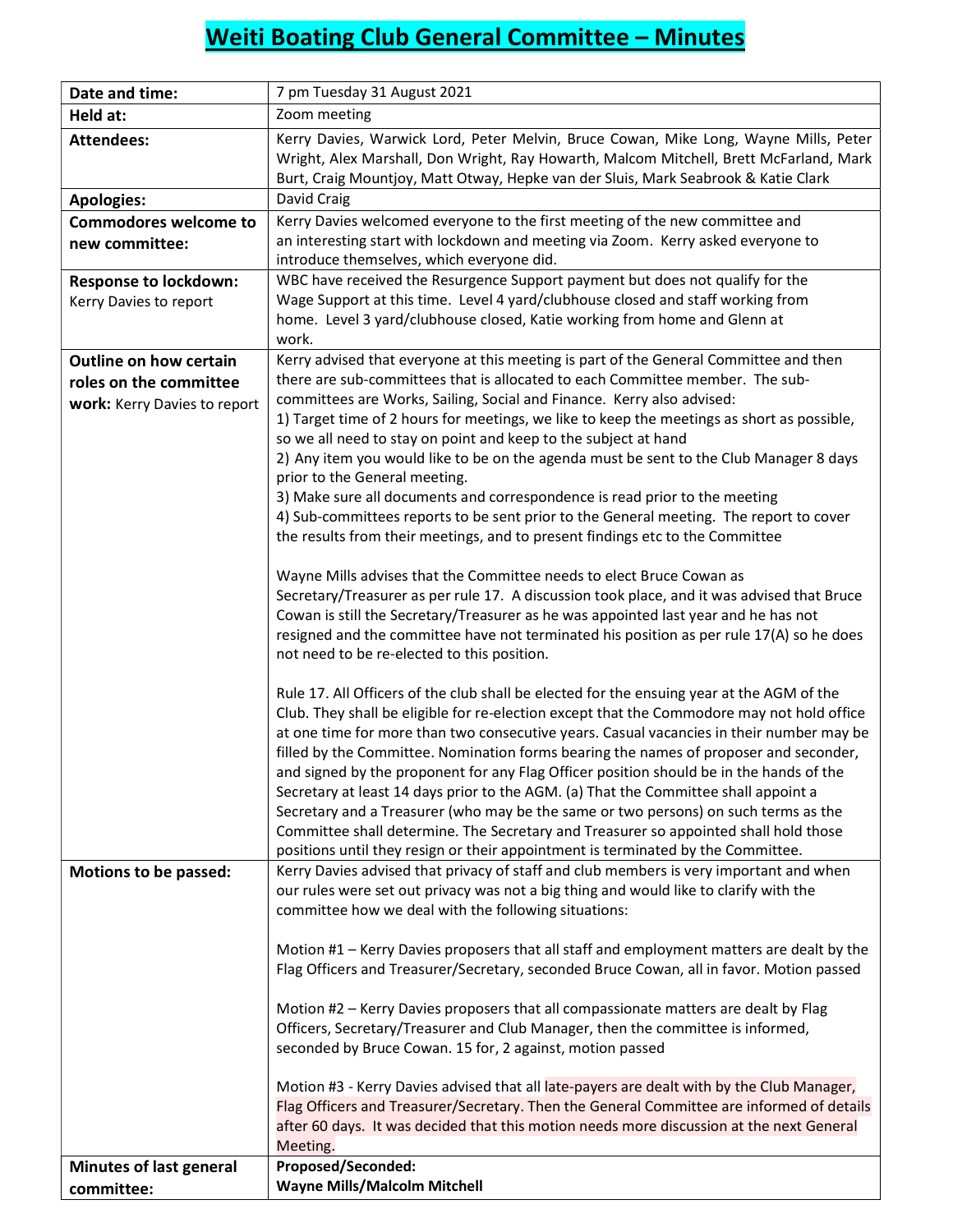| Matters arising from the last                                      |                                                                                                                                                                                                                                                                                                                                                                                                                                                                                                                                                                                                                                                                    | <b>Responsibility</b>                    |
|--------------------------------------------------------------------|--------------------------------------------------------------------------------------------------------------------------------------------------------------------------------------------------------------------------------------------------------------------------------------------------------------------------------------------------------------------------------------------------------------------------------------------------------------------------------------------------------------------------------------------------------------------------------------------------------------------------------------------------------------------|------------------------------------------|
| Minutes that are not covered by                                    |                                                                                                                                                                                                                                                                                                                                                                                                                                                                                                                                                                                                                                                                    |                                          |
| an agenda item:                                                    |                                                                                                                                                                                                                                                                                                                                                                                                                                                                                                                                                                                                                                                                    |                                          |
| Payment gateway on the sailing<br>entry forms on the website.      | Will be discussed at next General Meeting.                                                                                                                                                                                                                                                                                                                                                                                                                                                                                                                                                                                                                         | Finance                                  |
| Updating the bar pricing and other Need to work on this.<br>lideas |                                                                                                                                                                                                                                                                                                                                                                                                                                                                                                                                                                                                                                                                    | David/Katie                              |
| Jeff Ikken's debt                                                  | Katie is working through this and will give an update at the next Meeting. Bruce/Katie                                                                                                                                                                                                                                                                                                                                                                                                                                                                                                                                                                             |                                          |
| Hull survey carried out on boats in<br>the Weiti River             | Wayne Mills asked why this document has not been circulated to<br>members. Katie advised it was due to privacy matters. It was decided Katie<br>that the email to be circulated to the committee and boat namescirculate email<br>removed.                                                                                                                                                                                                                                                                                                                                                                                                                         | tο                                       |
| Craig and Wayne Swarbrick.                                         | Live-aboard applications from David Kerry Davies advised that herself and Grahame Brown carried out an<br>inspection on the boats, David Craig passed, and Wayne had one issue to Bruce to find<br>sort out. It was raised that electrosan toilets are not suitable and don'tout details on<br>adhere to the regulations. Bruce Cowan will investigate this and will getellectrosan.<br>back to the committee. It was agreed to put both applications on hold<br>until the next meeting. Matt Otway asked if there was a checklist that Check<br>could be given to potential applications, it was advised no and that aneeded to give<br>checklist should be done. | list<br>live-abroad<br>to<br>applicants. |

| Matters arising from the 2021 | 1) | Sign for skip bin                                                                                                  |
|-------------------------------|----|--------------------------------------------------------------------------------------------------------------------|
| <b>AGM</b>                    | 2) | Live-aboard fees, a few members thought it was way too cheap                                                       |
|                               | 3) | Membership fees, if they should increase by CPI every year                                                         |
|                               | 4) | If mooring fees need to be set at the AGM like membership fees                                                     |
|                               | 5) | Brendan Sands asked what is the reason with entrance fees and feels the cost stops<br>people from joining the club |
|                               |    | It was decided to leave these matters to the next General Meeting                                                  |

| <b>Inwards Correspondence:</b>                                                                                                           |                                                                                                                                                                                                                                              |
|------------------------------------------------------------------------------------------------------------------------------------------|----------------------------------------------------------------------------------------------------------------------------------------------------------------------------------------------------------------------------------------------|
| Email from Jim Maddock - Would like to show                                                                                              | Due to lockdown this was cancelled.                                                                                                                                                                                                          |
| delegates from Northland Regional Council the                                                                                            |                                                                                                                                                                                                                                              |
| filtration system on Wednesday 26 Aug.                                                                                                   |                                                                                                                                                                                                                                              |
| Phone call from Alex Marshall - Would like to know<br>why the bar was not open after the AGM as it was<br>advised that it would be open. | Kerry Davies apologises that the bar was not open, she thought it<br>was. Will make sure it is open next year.                                                                                                                               |
| Live-aboard applications                                                                                                                 | Applications from David Craig and Wayne Swarbrick.                                                                                                                                                                                           |
| Email from Kerry Pearson - regarding the lease<br><b>renewal</b>                                                                         | Kerry had a zoom meeting with Tania Seale, AKL Council. Tania<br>confirmed that we certainly have security of tenure going forward.<br>After lockdown Tania would like to visit the club and get an<br>understanding of our long-term plans. |
| Email from Davis Coastal - regarding hardstand plans                                                                                     | Wayne Mills has received the hardstand plans which he will forward<br>to the General Committee.                                                                                                                                              |
| <b>Outwards Correspondence:</b>                                                                                                          |                                                                                                                                                                                                                                              |
| Email to NZ Companies Office                                                                                                             | Annual accounts have been submitted.                                                                                                                                                                                                         |
| Letter to Nu-D Shackles                                                                                                                  | Thanking them for their donation of shackles for cradles.                                                                                                                                                                                    |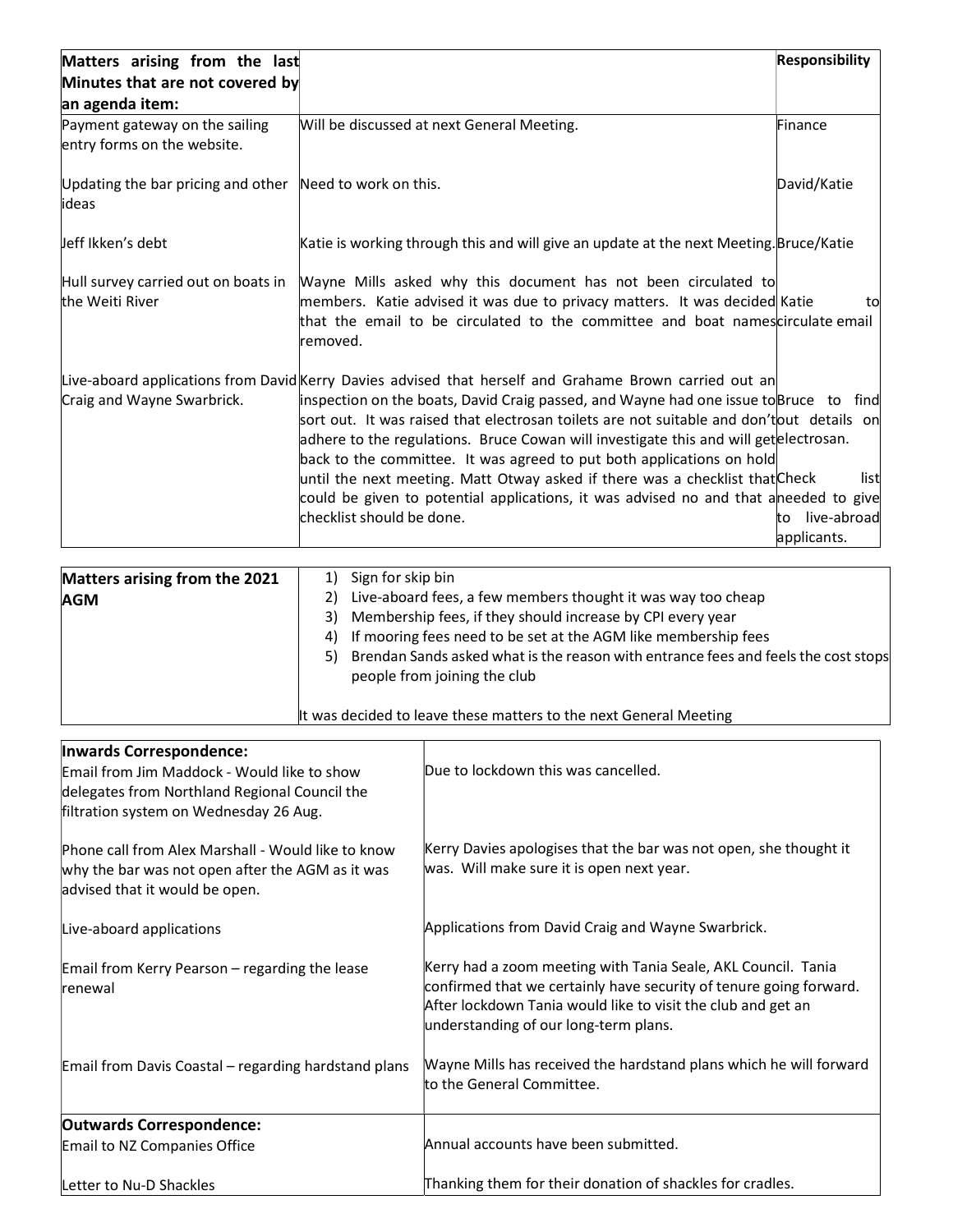| Application for Alcohol Club Licence        | Application submitted to AKL Council.                                |
|---------------------------------------------|----------------------------------------------------------------------|
| Email to Josh Junior                        | Wishing him luck at the Olympics.                                    |
| Letter to Evelyn and John Tate              | Thanking them for their donation of bark for the playground.         |
| <b>Email to Auckland Council and Police</b> | Updating our Bar Mangers details who are David Craig and Bill Boyle. |
| Letter from Commodore to Wayne Swarbrick    | Regarding his application for live-aboard status.                    |
| Inwards/Outwards Correspondence:            | Proposed/Seconded:                                                   |
|                                             | <b>Bruce Cowan/Matt Otway</b>                                        |

| <b>Resignations:</b><br>$ $ Joe Okros (S) | Moving to Kawau Island and has a mooring their now.                                                                                                          |
|-------------------------------------------|--------------------------------------------------------------------------------------------------------------------------------------------------------------|
| Simon Carrington (S)                      | Moving to the BOI and taking his trailer sailor Simon up there.                                                                                              |
| New Members:                              |                                                                                                                                                              |
| Tony Beuth                                | Senior member who owns a run about called Ned, would like to keep it in the trailer park.<br>Proposed by Richard Benson-Coper, seconded by Mike Blanchfield. |
| Keith Williams                            | Senior member who is looking at purchasing a trailer sailor to take his family out sailing.<br>Proposed by Colin Thrush, seconded by Warwick Lord.           |
| New members approved:                     | Proposed/Seconded:<br>Peter Wright/ Ray Howarth                                                                                                              |

## Sub-committee reports

| Finance                                                                                                                                 | <b>Key Points</b>                                                                                                                                                                                                                                                                                                                                                                                                                                                                                                                                                                                                                                                                                                                                                                                                                                                                                                                                                                                                                                                                                                                                                                                                                                                                                                                                                                                                                                                                                                                                |
|-----------------------------------------------------------------------------------------------------------------------------------------|--------------------------------------------------------------------------------------------------------------------------------------------------------------------------------------------------------------------------------------------------------------------------------------------------------------------------------------------------------------------------------------------------------------------------------------------------------------------------------------------------------------------------------------------------------------------------------------------------------------------------------------------------------------------------------------------------------------------------------------------------------------------------------------------------------------------------------------------------------------------------------------------------------------------------------------------------------------------------------------------------------------------------------------------------------------------------------------------------------------------------------------------------------------------------------------------------------------------------------------------------------------------------------------------------------------------------------------------------------------------------------------------------------------------------------------------------------------------------------------------------------------------------------------------------|
| <b>Bruce Cowan to report:</b><br>Chg \$63,922.28<br>Online Savings \$55,834.96<br>Pile Savings \$96,916.40<br>Term Deposit \$100,484.23 | Finance report was circulated by email. Bruce Cowan would like to confirm the motion that<br>was discussed via email. Bruce Cowan proposed during 'lockdowns' or other exceptional<br>circumstances the committee may carry out their business, pass motions and allow payments<br>of accounts using email or similar digital communication.<br>The rules regarding forum and majority stand<br>$\bullet$<br>Committee members texted beforehand to alert them<br>٠<br>All queries and questions to be by 'reply all' and submitted within 24 hrs of initial<br>$\bullet$<br>email being sent<br>Answers circulated to all<br>Request vote - members to reply with their vote<br>Seconded by Malcolm Mitchell, all in favor.<br>POLICY FOR PURCHASING: Bruce Cowan outlined the new policy for purchasing:<br>Having a proactive approach rather than reactive to ordering supplies<br>٠<br>The Club Manager will do a monthly review of all consumables and the bar so as to<br>be able to present orders to the Committee in advance<br>Sub-committees submit to Finance Committee for them to recommend to General<br>Committee for approval (ideally sub-committees meet before FC)<br>Wherever possible obtain quote or estimate for upcoming work<br>If Committee has approved work to be done (with estimate/quote) then payment<br>can be made without waiting for next Committee meeting<br>Use Suppliers that we have accounts with<br>Reaffirm (passed by Committee in Oct 2019) that the Club Manager has discretion to<br>$\bullet$ |
|                                                                                                                                         | authorise up to \$300. This is then clearly reported for the next Committee meeting<br>Bruce proposed that the club accepts the above policy for purchasing, seconded by Matt<br>Otway, all in favor. Kerry Davies did ask that all quotes include GST.                                                                                                                                                                                                                                                                                                                                                                                                                                                                                                                                                                                                                                                                                                                                                                                                                                                                                                                                                                                                                                                                                                                                                                                                                                                                                          |